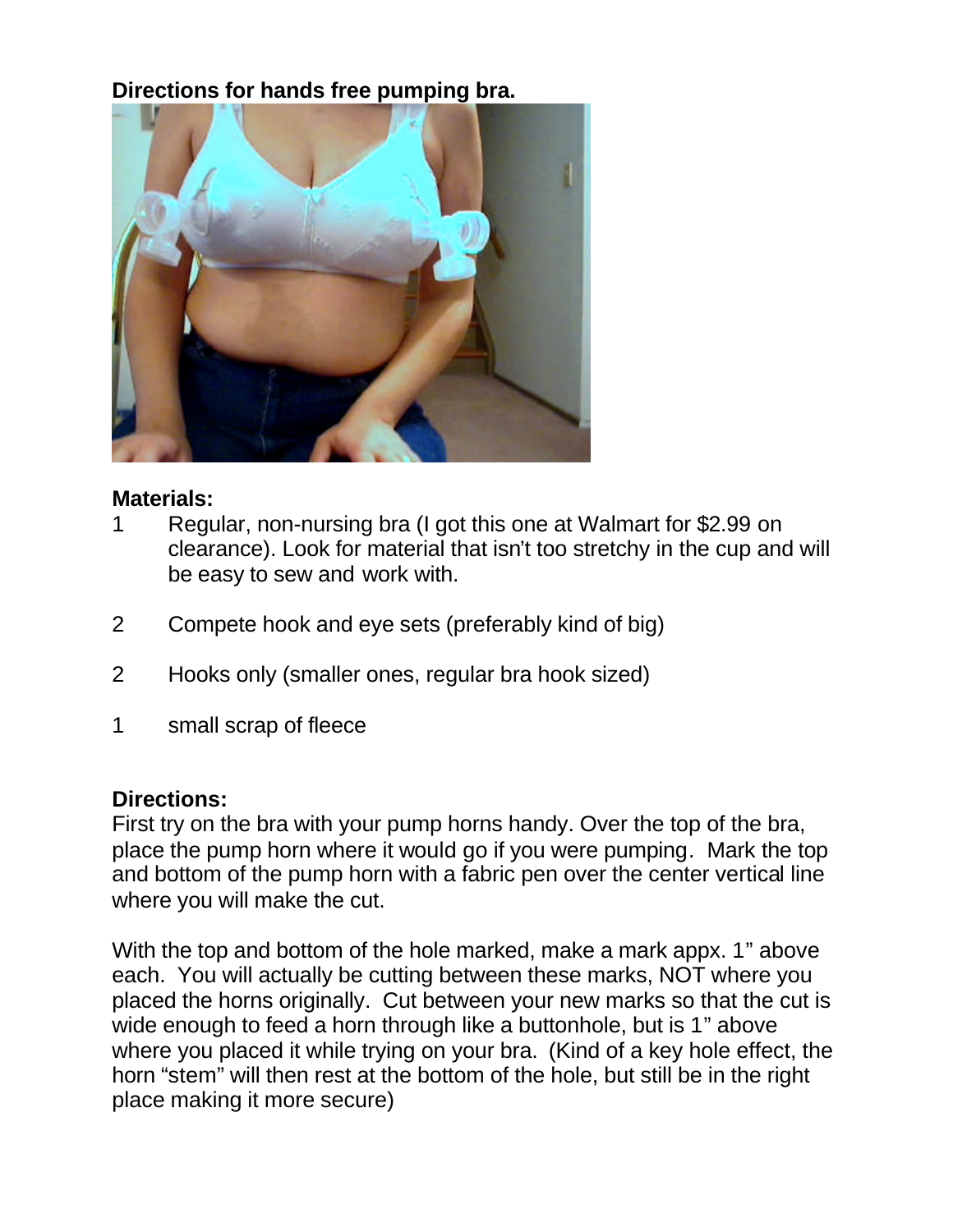Take a small scrap of fleece and place it on the front of the bra over the hole you cut. From the back side of the bra sew about  $\frac{1}{4}$ " of an inch around the hole you cut in the cup. Cut the fleece to match the center cut in the cup and flip the fleece to the back side so that it is on the inside of the bra cup. Now stitch around the hole again about 1/8" away, securing the fleece and making a sturdy hole. Cut the fleece to about ¾" on all sides of the hole and hand tack it to the cup around the outside edge.



Repeat for the second cup.

Put the bra on again; only this time, place the horns through the holes. When horns are comfortably positioned, mark where you will place the hook and eye to secure the horn in place while pumping, then hand stitch the hook and eye in place. (Velcro or other fasteners might work for this, but I had hooks & eyes handy.)

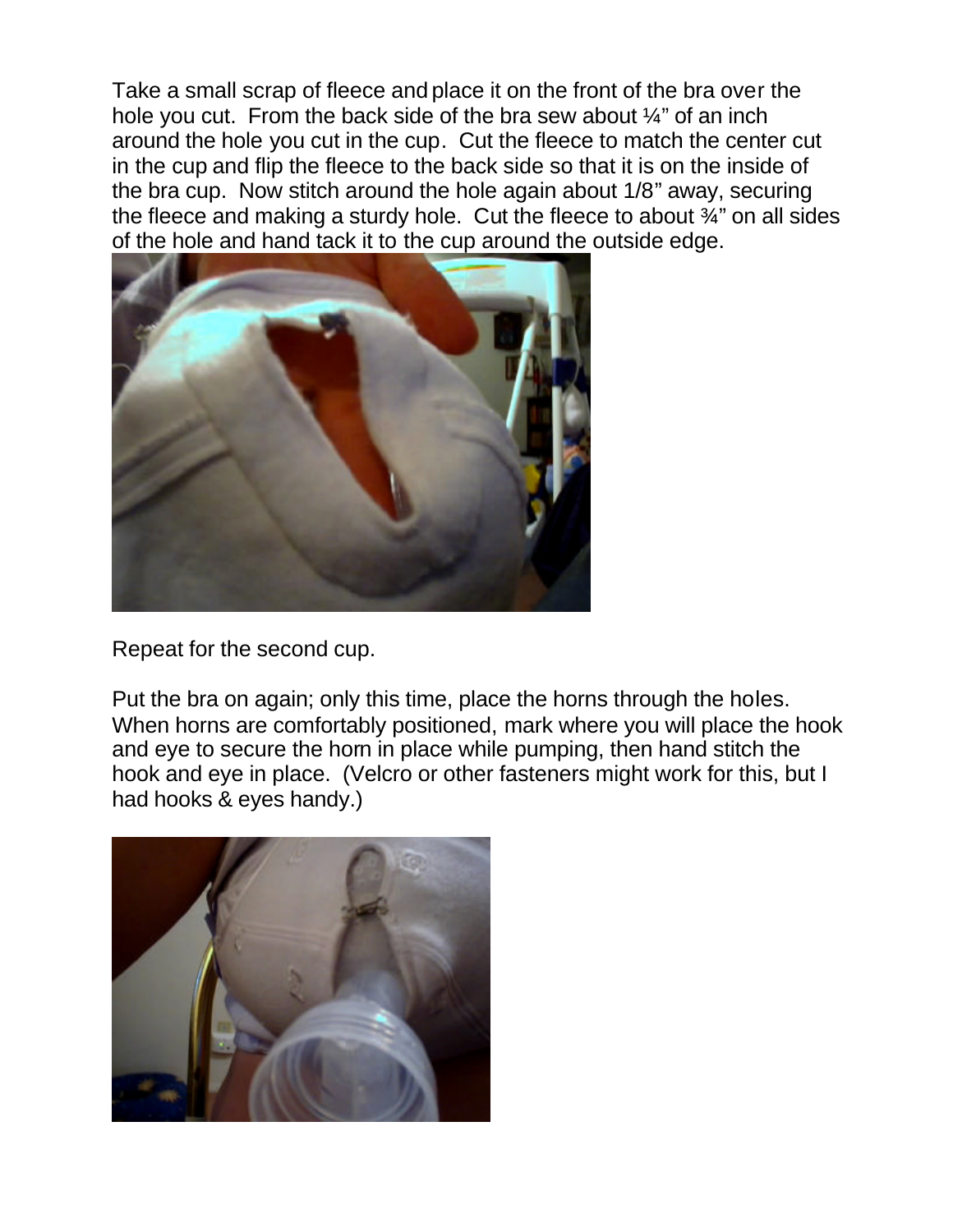At the top of the cup, where the cup meets the bra strap, sew one of the small hooks.

## **Using the hands free pump bra:**

The bra can be worn on its own with the straps up, but it can also be a pain to have to put on a bra each time you pump. The hooks at the tops of the straps allow you to use it with a regular nursing bra. Just lower your cups and use the hook at the top to hook into your nursing bra eyes (will not work with all bras though, only those that use hook and eye closures or have an eye at the top like Medela bras) then you don't have to take your shirt off or even take your arms out of your shirt to put on the pump bra.



It is also handy for tandem pumping, just keep one side down…….(here my regular nursing bra is on under the pump bra one side of the pump bra is down so I can nurse.